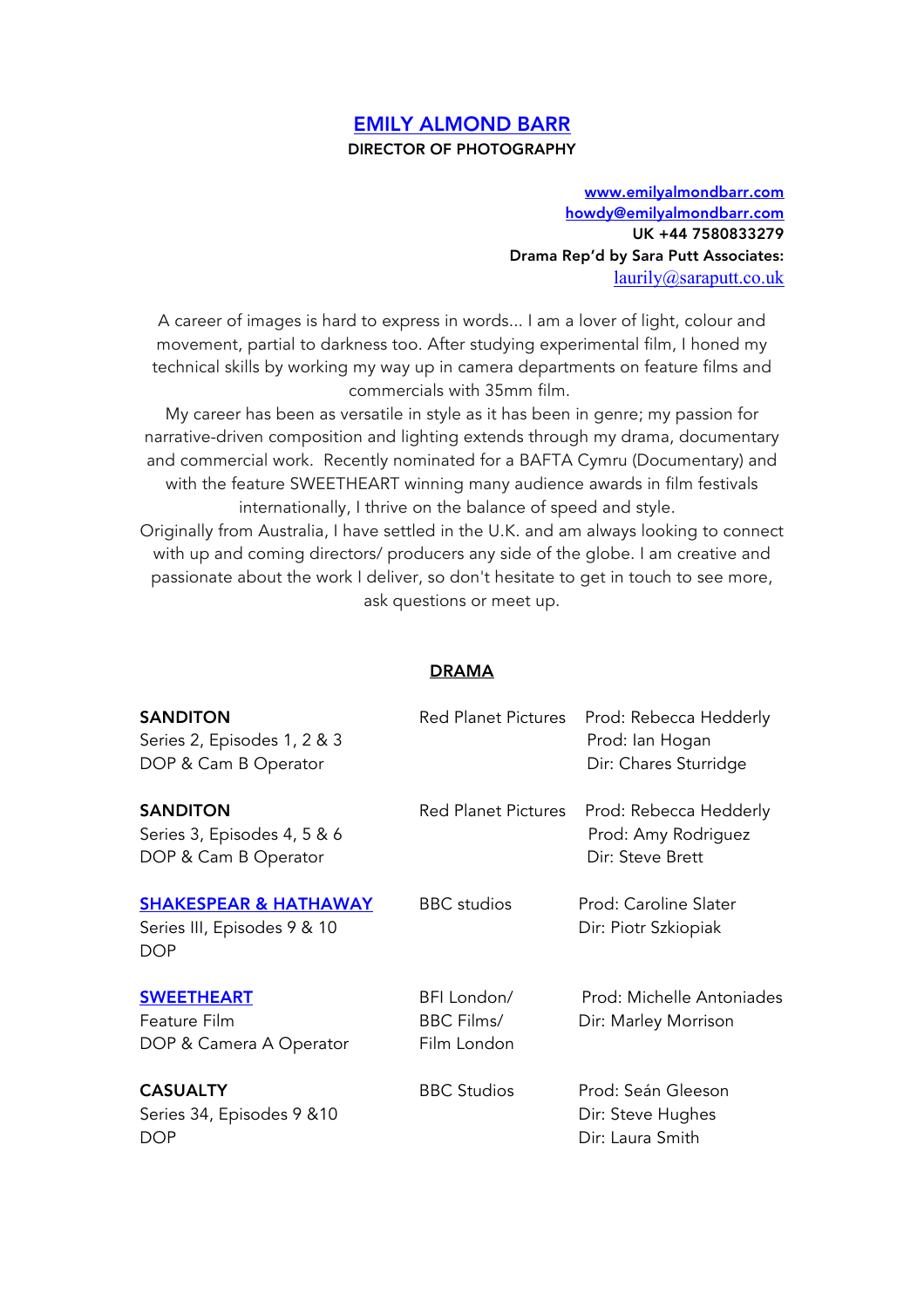| <b>CASUALTY</b><br>Series 35, Episode 2                                                                          | <b>BBC Studios</b> | Prod: Dafydd Llewelyn<br>Dir: Ruth Carney                                          |
|------------------------------------------------------------------------------------------------------------------|--------------------|------------------------------------------------------------------------------------|
| <b>MACBETH</b><br>Feature Film<br>DOP & Camera A Operator                                                        | Screen Northants   | Prod: Becky Adams<br>Dir: Daryl Chase                                              |
| <b>CASUALTY</b><br>Series 34, Episodes 35 & 36<br><b>DOP</b>                                                     | <b>BBC Studios</b> | Prod: Rebecca Hedderly<br>Dir: Alex Jacob                                          |
| <b>HOMEWORK/ GWAITH CARTREF</b> Fiction Factory<br>Series 8 & 9, 20 episodes in total<br>DOP & Camera A Operator |                    | Prod: Nora Ostler<br>Prod: Ffion Williams<br>Dir: Andy Newbery<br>Dir: Rhys Carter |
| <b>HINTERLAND</b><br>Series III, Episode 13<br>Second Unit & Camera Operator                                     | Fiction Factory    | Prod: Nora Ostler<br>Dir: Ed Thomas                                                |
| <b>FARMING</b>                                                                                                   | Groundswell        | Prod: Janice Williams                                                              |

B Camera Operator **B** Camera Operator **Prod: Michael London** additional days and the set of the control of the Prod: Francois Ivernel Prod: Andrew Levitas Dir: Adewale Akinnuoye-Agbaje

## **DOCUMENTARY**

| <b>WOMAN WITH ALTITUDE</b>                                | Almond Tree                    | Prod: Michelle Antoniades                   |
|-----------------------------------------------------------|--------------------------------|---------------------------------------------|
| Episodes 1 & 2 Feature Length                             |                                | Dir: Lucy McCallum                          |
| <b>CATE LE BON</b><br>Reward - Festival of Voice          | leie Productions<br>BBC.       | Prod: Catryn Ramsault<br>Dir: Gruff Rhys    |
| <b>BLACK &amp; WELSH</b><br>Nomiated for Welsh BAFTA 2021 | leie Productions<br><b>BBC</b> | Prod: Catryn Ramsault<br>Dir: Liana Stewart |
| <b>CLIMATE OF FEAR</b>                                    | <b>Take Part Productions</b>   | Prod: Leighton Woodhouse                    |
| US Production shot in the UK                              | <b>Short Content</b>           | Dir: Leighton Woodhouse                     |
| <b>TATE - Aubrey Beardsley</b>                            | <b>TATE</b>                    | Prod: Scott Morris                          |
| The Art of Being a Dandy                                  | Online                         | Dir: Oliver Mason                           |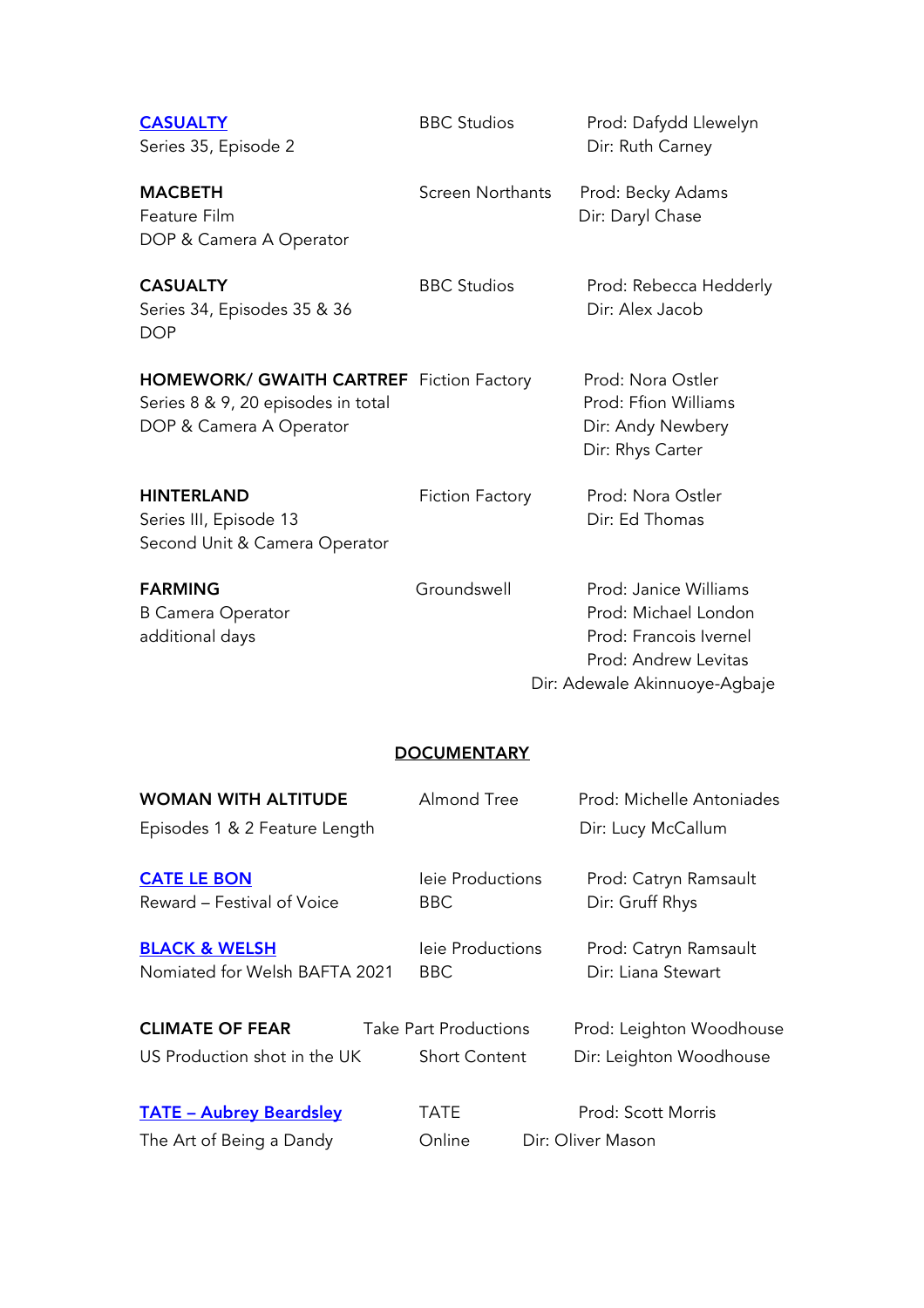JAFFRIN - Skin & Faith Jukebox Collective Prod: David Massey

Festival of Voice **BBC** BBC Dir: Liara Barussi

## **COMMERCIAL**

| <b>AXA Sharing Makes Us Stronger</b><br>4 x deep dive short films for world wide release        | Prodigious         | Prod: Jessica Jack Boyd<br>Dir: Jessica Jack Boyd                 |
|-------------------------------------------------------------------------------------------------|--------------------|-------------------------------------------------------------------|
| <b>BOOTS Mbody</b>                                                                              | Hogarth            | Prod: Ryan Williams<br>Dir: Emily Almond Barr                     |
| <b>COCA-COLA The Holidays Are Coming</b><br>Making of vignette interviews & Cam Op on Main Unit | Ogilvey            | Prod: Nkem Egbuchiri<br>Dir: Kirby Partington<br>Dir: Olivia Emes |
| TK MAXX An Ode To Giving Up                                                                     | Hogarth            | Prod: Ryan Williams<br>Dir: Emily Almond Barr                     |
| <b>JOHN LEWIS Kitchen Gadgets</b>                                                               | Adam & Eve DDB     | Prod: Jessica Jack Boyd                                           |
| <b>HOTELS.COM London</b>                                                                        | Storyhunter Studio | Prod: Lihu Roter<br>Dir: Lihu Roter                               |
| <b>YOUNGS &amp; CO Christmas</b><br>Several Online Commercials                                  | Almond Tree        | Prod: Sebiha Boyraz<br>Dir: Hannah Almond                         |
| <b>UBS Creating Together</b><br>International over four countries                               | Almond Tree        | Prod: Julia Nutter<br>Dir: Hannah Almond                          |
| <b>ROSA'S THAI CAFÉ</b><br>Over 50 cooking films                                                | Almond Tree        | Prod: Hannah Almond<br>Dir: Jessica Jack Boyd                     |
| <b>DEPOP + SELFRIDGES</b>                                                                       | Depop              | Prod: Kirby Partington<br>Dir: Kirby Partington                   |
| SAATCHI ART + THE OTHER ART FAIR<br>Over 100 artist interviews in NYC, Melbourne & London       |                    | Dir: Hannah Almond                                                |
| <b>HARPER'S BAZAAR Korea</b><br><b>Fashion Film</b>                                             | Harper's Bazaar    | Prod: Inae Hwang<br>Dir: Ruth Gibbs                               |
| <b>BLOK</b><br>4 x online fitness/fashion films                                                 | Almond Tree        | Dir: Guen Murroni<br>Dir: Hannah Almond<br>Dir: Casey Henessey    |
| <b>ST MUNGOS Wake Up To Homelessness</b>                                                        |                    | Prod: Lizzie Wilkonson                                            |